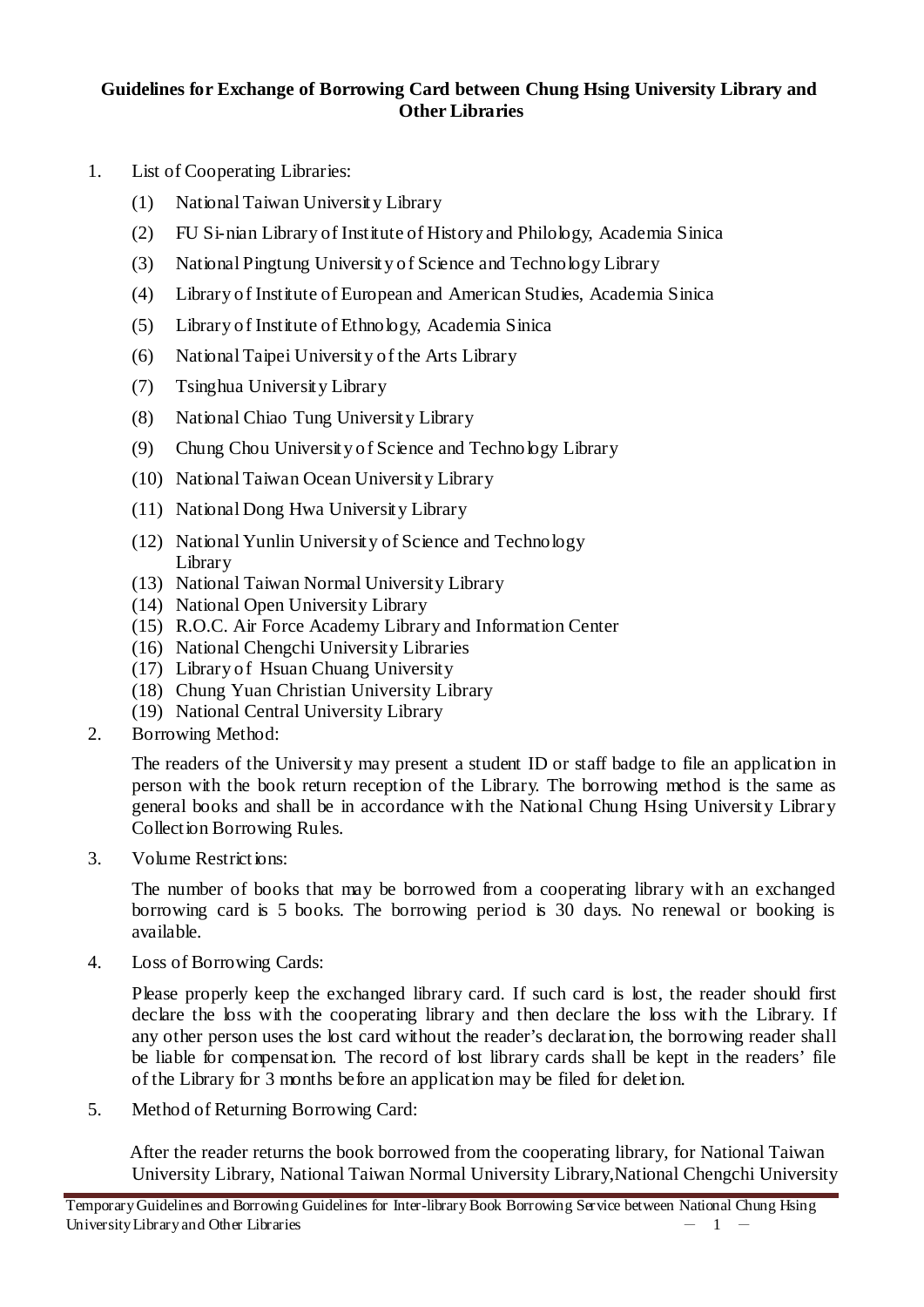Libraries, Library of Hsuan Chuang University, FU Si-nian Library of Institute of History and Philology, Academia Sinica and National Cheng Kung University Library, the borrowing status will be confirmed online. For the other libraries, the cooperating library will sign on the Chung Hsing University Library Inter-Library Borrowing Confirmation Form and the form should be returned together with the borrowing card.

6. Other Matters:

In using the inter-library library card, readers should comply with various reading and borrowing rules of each cooperating library.